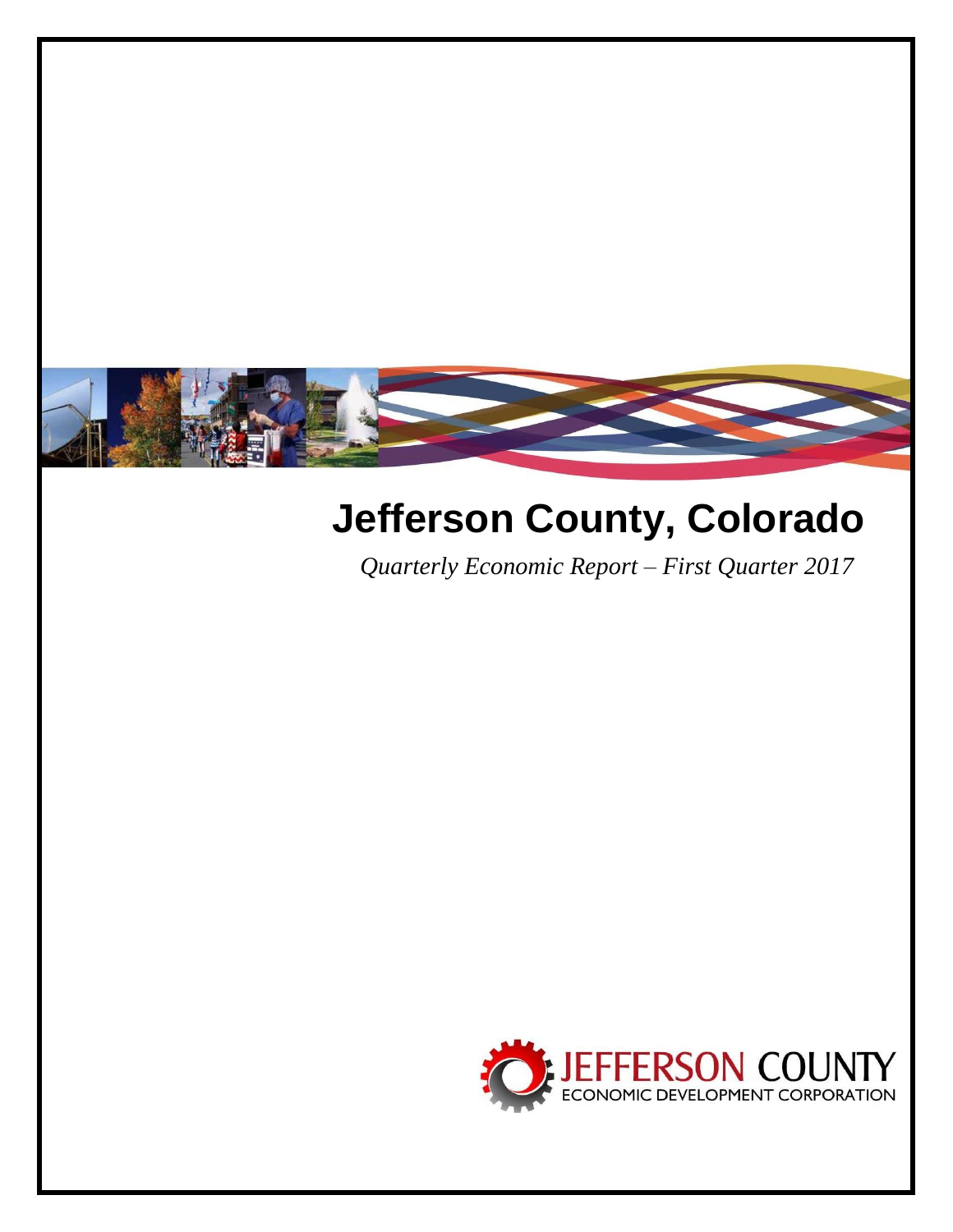Jefferson County's economic situation continued to improve, with continued employment gains, low unemployment, and robust consumer trends. Employment in the county increased 1.9 percent between the third quarters of 2015 and 2016, generating an additional 4,410 jobs. The Jefferson County unemployment rate fell to 2.5 percent in the fourth quarter of 2016, a decline of 0.5 percentage points from the prior year. Consumer confidence rose 8.7 percent in the Mountain Region between the third and fourth quarters of 2016.

The residential real estate market reported mixed trends during the fourth quarter of 2016. Sales of singlefamily detached homes increased between the fourth quarters of 2015 and 2016, rising 14.7 percent, while single-family attached home sales decreased 0.9 percent during the same period. The average sales price in both the single-family detached and the single-family attached markets increased over-the-year, rising 7.9 percent and 14 percent, respectively. The county reported an apartment vacancy rate of 4.4 percent, which was the lowest of the Metro Denver counties. The average rental rate for an apartment in Jefferson County rose 3.3 percent over-the-year to \$1,308 per month in the fourth quarter.

The commercial real estate markets in Jefferson County recorded generally tightening vacancy and rising average lease rates during the fourth quarter of 2016. All three classes of office space recorded falling vacancy rates, although the Class A market recorded a decrease in the average lease rate. The industrial warehouse market was the most constricted of the market types, reporting 3.5 percent vacancy, but this was up 2 percentage points from the previous year. Class A office space continued to command the highest average lease rate, charging \$25.60 per square foot during the fourth quarter of 2016. Jefferson County posted a net increase of 351,888 square feet of office, industrial, and retail space between the fourth quarters of 2015 and 2016.

# **Jefferson County Economic Headlines**

- Jefferson County-based **Lockheed Martin Space Systems** will move 650 jobs from California to either Colorado and Florida. The move comes after Lockheed won a major contract expansion for work on the submarine-launched Trident II D5 nuclear missile for the U.S. and British Navies. The potential positions moving to Colorado will be focused on engineering and design and will occur over the next eight years.
- **Ball Corporation** is expanding its aerospace operations in the City of Westminster. The planned expansion, with options for multiple phases, will begin this year with an approved \$50 million capital investment by the corporation. If all options for expansion are exercised over a multi-year period, the company expects to create nearly 450 high-paying jobs and expand its current facility by 261,400 square feet.
- The National Aeronautics and Space Administration (NASA) selected a space probe named Lucy, proposed by the Boulder office of the Southwest Research Institute, for its next Discovery-class mission. The 12-year mission will launch in October 2021 to study six asteroids near Jupiter to further scientific understanding of the early solar system. Jefferson County-based **Lockheed Martin Space Systems** will build, assemble, and test the spacecraft.
- **Altaviz,** a medical device manufacturer, is expanding is its operations from California into Jefferson County. The company recently leased 10,000 square feet at 150 Capital Drive in Golden. The expansion project will bring an estimated \$15 million in personal property, and 85 new jobs over an 8-year period.
- French-based **Esker**, a cloud-based document automation company, is expanding into Colorado and will be opening an office in Lakewood at 777 S. Wadsworth Blvd. Esker chose to expand to Denver due to recruitment possibilities, solid infrastructure, an airport hub, and economic growth that is higher than the national average. The company will create 10 new jobs in Jefferson County.
- **Ascent360**, a Golden-based digital marketing company, raised \$1.9 million in a seed-round funding. The 15 employee company expanded its existing operations by doubling their space at Corporate Center, and has plans to increase employment from 16 to 100 in the next three to five years.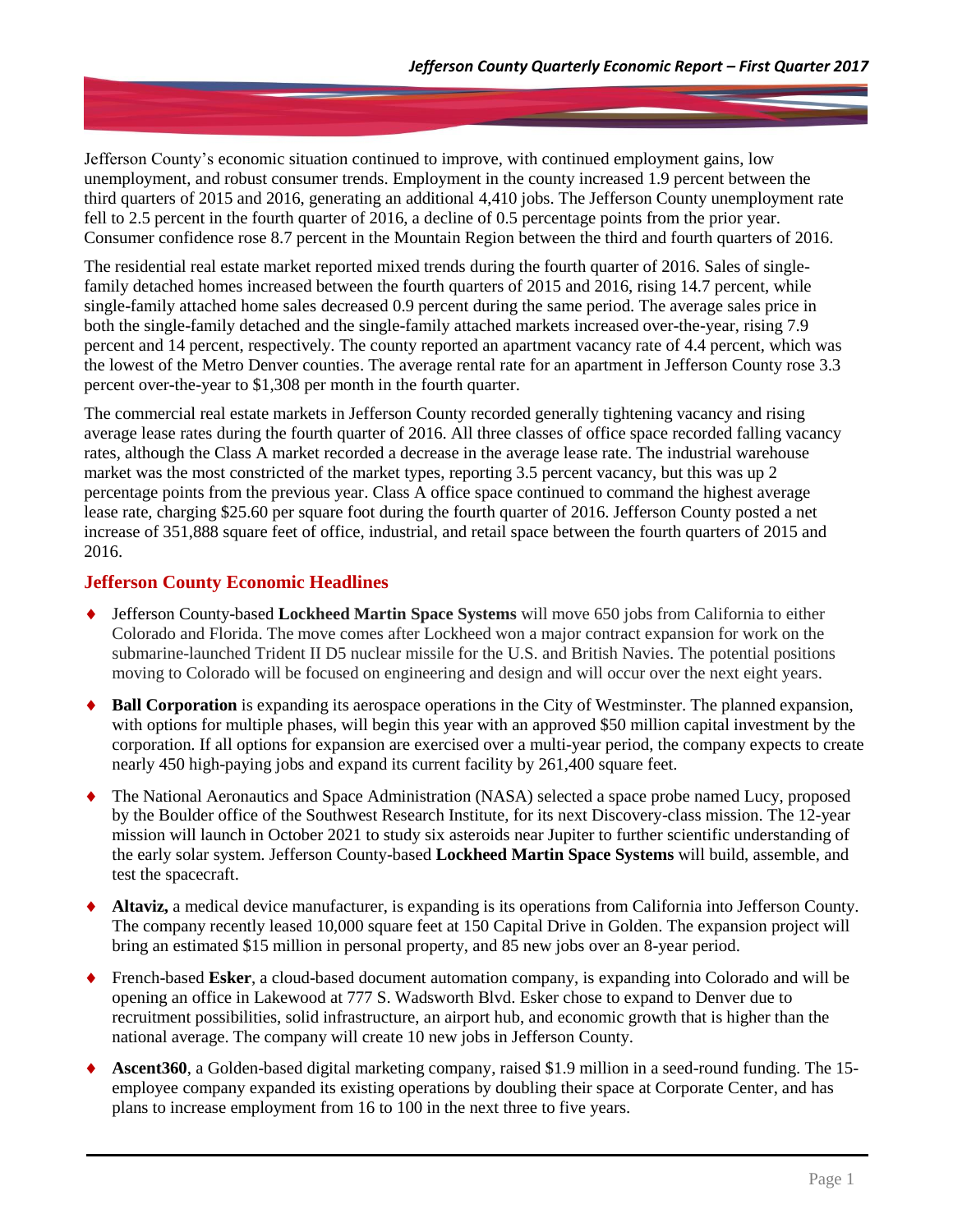- StoneGate Senior living has expanded into Colorado with the opening of its new 60,000 square-foot facility in Golden. **Accel at Golden Ridge** serves as both an in-patient transitional care center and outpatient center for up to 80 patients, providing transitional post-acute care services, including physical, occupational and speech rehabilitation series. The new facility will employ 110 people at full capacity.
- **E-ZLift Conveyors,** a conveyor systems manufacturer, is relocating its operations from Denver to Lakewood. The company purchased a 13,500 facility at 12401 W. Cedar Dr., and will create 12 new jobs in Jefferson County with additional growth in the future.
- **The Coleman Co.** closed its headquarters in unincorporated Jefferson County and eliminated 54 jobs in February 2017. Coleman's parent company, Newell Brands, will fold management of the Coleman product line into its beverage-ware businesses based in Chicago.
- According to the U.S. Department of Education's new "College Scorecard", **Colorado School of Mines** produces the **highest-paid graduates** out of 30 Metro Denver colleges. Alumni at Mines earned a median salary of \$75,700 after 10 years of attending, relative to the average annual cost of \$25,777.
- Denver-based Healthgrades released their latest list of the 100 "**Best Hospitals of 2017**" with seven Colorado hospitals making the list, including **Lutheran Medical Center** in Wheat Ridge.
- Smart Asset released the rankings from its third annual "**Healthiest Housing Market Study**," which ranked the top cities across the nation and the top cities in individual states. For Colorado, Louisville ranked number one, followed by Centennial, **Arvada, and Westminster**. The study measured market health by the average number of years residents spend in homes, home values, ease of sale, and the costs associated with ownership.
- Metro Denver has seven of the nation's **most competitive neighborhoods for home sales**, according to Redfin.com**. The Lakeside neighborhood in Wheat Ridge** is the area's most competitive neighborhood (eighth nationally), followed by **West Pleasant View in Golden** (12th), College View in Denver (13th), Hoffman Town in Aurora (14th), Highline Villages in Aurora (17th), **Union Square in Lakewood** (23rd), and Horseshoe Park in Aurora (27th).
- The city of **Wheat Ridge** plans to combine outdoor recreation with the coworking space concept at **Ward Station**, the last stop on the future Regional Transportation District's Gold Line. The Ward Station Vision includes plans for a 15-acre coworking space for outdoor recreation companies near Ward Road and 52nd Avenue, a mountain bike park, and opportunities for paddleboarding and kayaking. Spokespeople for the city say the space will be a centerpiece as a unique recreational node that takes advantage of access to the mountains via Interstate 70 and downtown Denver via rail.
- Livability named Boulder as the fifth best place to live in their "**Top 100 Best Places to Live**." Following Boulder, Littleton ranked 24th and **Lakewood ranked 26th**. The criteria consisted of eight categories including amenities, economy, education, healthcare, and housing.
- According to Headlight Data, Douglas County has the fifth highest **median household income** of \$109,926 in the nation. The Austin-based firm looked at U.S. Bureau of Economic analysis data for 2015, looking at median household income, percent growth, and net change between the periods of 2010 and 2015. Broomfield County reported a median household income of \$86,548, followed by Boulder County (\$72,392), **Jefferson County (\$71,209)**, Arapahoe County (\$67,062), Denver County (\$57,886), and Adams County (\$52,785). The national median household income was \$55,775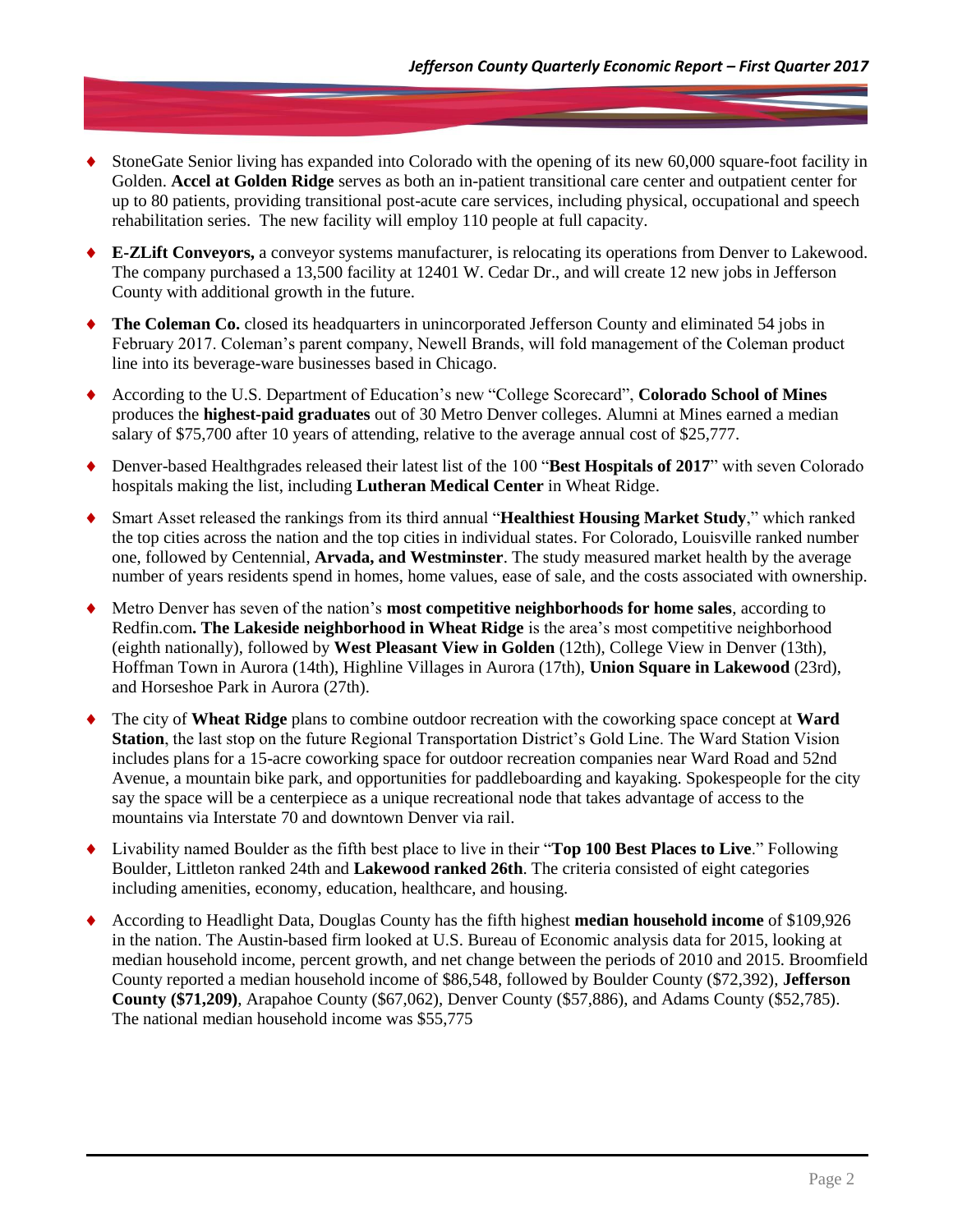# **Metropolitan Region and State Economic Headlines**

- **The Milken Institute's "2016 Best-Performing Cities Index"** named two Colorado metropolitan areas among the top-25. The Fort Collins MSA ranked eighth, up six spots from last year, and the **Denver-Aurora-Lakewood MSA ranked 13th**, up three spots from last year. The index ranked 381 U.S. metro areas based on nine separate components including job growth and earnings. The Denver-Aurora-Lakewood MSA ranked 10th for wage growth from 2013 to 2014, and 16th in both job growth and the number of high-tech industries.
- **Colorado ranked fifth among the top-10 states for the well-being of adults ages 55 and older**, according to Gallup Healthway's "2015 State Well-Being Rankings for Older Americans." The company analyzed factors including purpose, social, financial, community, and physical factors. Hawaii ranked first, followed by Arizona, New Hampshire, and North Dakota. West Virginia and Kentucky had the lowest levels of well-being for older adults.
- The **United Health Foundation ranked Colorado the 10th-healthiest state in the nation**. The state ranked high for its low obesity rate (20.2 percent), high rate of physical activity, and low prevalence of diabetes, but ranked near the bottom for whooping cough (46th) and health disparities (48th) among people based on their education levels. Hawaii ranked first overall and Massachusetts ranked second.
- According to new rankings from American City Business Journals, **Denver ranked as the eighth-best market for entrepreneurs**. The rankings were based on a 15-part formula that highlighted the best places for the creation and development of small businesses with one to 99 employees. Of the 106 markets surveyed, the top six markets were in Florida, California, and Texas.
- *U.S. News & World Report* **ranked Denver No. 2 on its latest annual list of the best places to live in the U.S**. To compile the list, *U.S. News & World Report* selected the nation's 100 largest metro areas by population and ranked them based on value of living, quality of life, job market health, desire to live there, and net migration. Denver dropped down from the No. 1 spot due to cost of living increases in recent years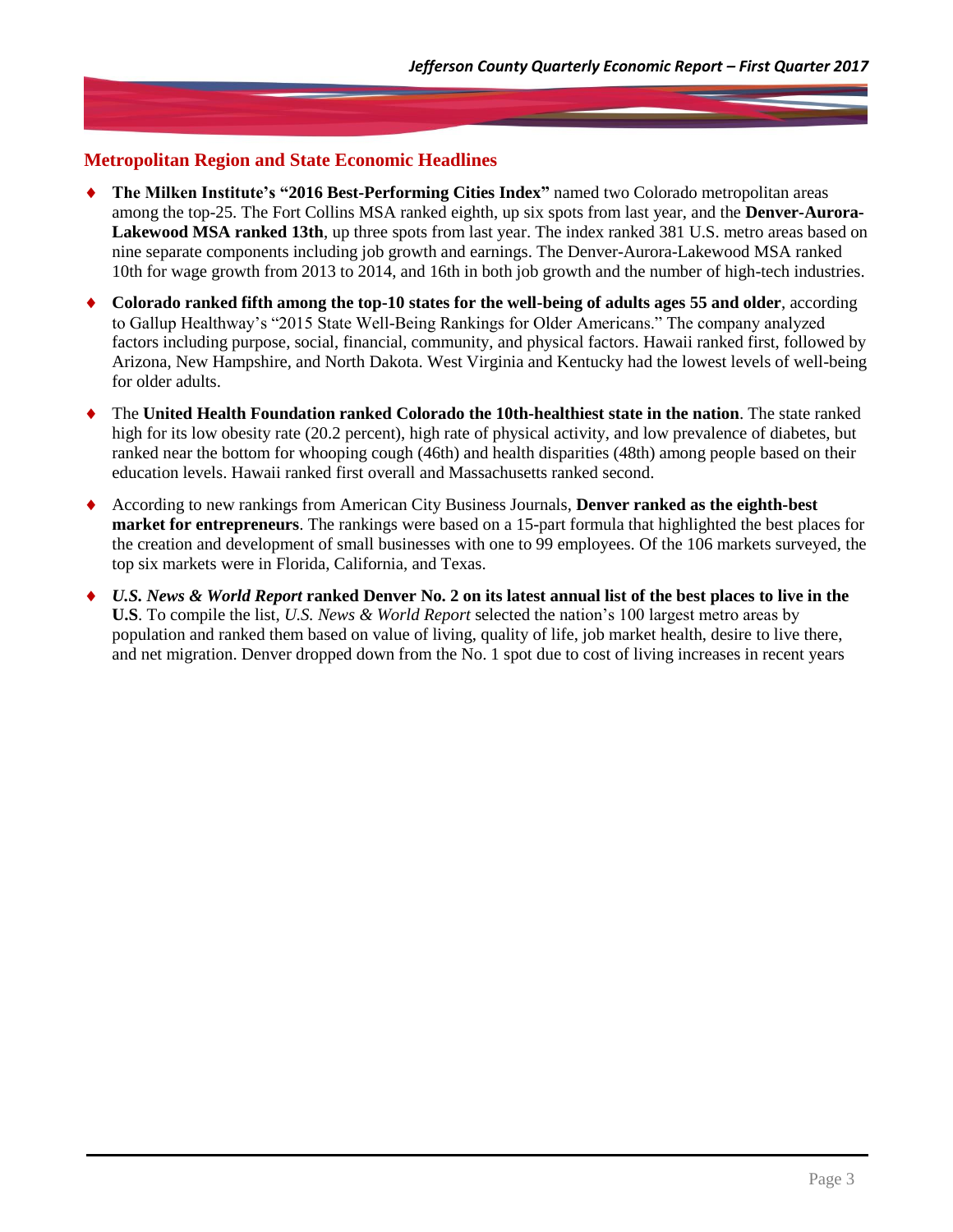# **Employment Activity**

#### *Business Count, Average Weekly Wage, and Employment by Supersector*

The number of businesses throughout Jefferson County increased 7.6 percent between the third quarters of 2015 and 2016, a net gain of 1,457 businesses. Ten of the 13 supersectors reported growth in the number of businesses between the third quarters of 2015 and 2016. The largest percentage increase of businesses was in the education and health services supersector, rising 60.7 percent over-the-year to 3,116 businesses. This increase was due to a large increase in health care and social assistance businesses, rising from 1,609 in the third quarter of 2015 to 2,762 in the same period of 2016. The transportation, warehousing, and utilities supersector also reported a large increase in businesses, rising 6.2 percent over-the-year, and creating 17 new businesses. The mining and logging, wholesale trade, and government sectors all recorded a decrease in establishments during the period, decreasing 13.3 percent, 2.2 percent, and 1.1 percent, respectively.

The average weekly wage for Jefferson County was \$1,046 during the third quarter of 2016, rising 5.5 percent compared with the previous year. The wholesale trade sector (\$1,822) recorded the highest average weekly wage during the period, reflecting a 9.8 percent increase in wages between the third quarters of 2015 and 2016. The mining and logging, and information sectors also recorded strong increases in wages during the period, rising 23 percent to \$1,328 per week and 12.2 percent to \$1,497 per week, respectively. The financial activities services supersector posted the smallest increase in wages over-the-year, rising 2.7 percent to \$1,235 per week. The lowest average wage was in the leisure and hospitality supersector, with an average weekly wage of \$389. The transportation, warehousing, and utilities (-1.1 percent) reported the only over-the-year decline in the average weekly wage, falling to \$1,274 per week.

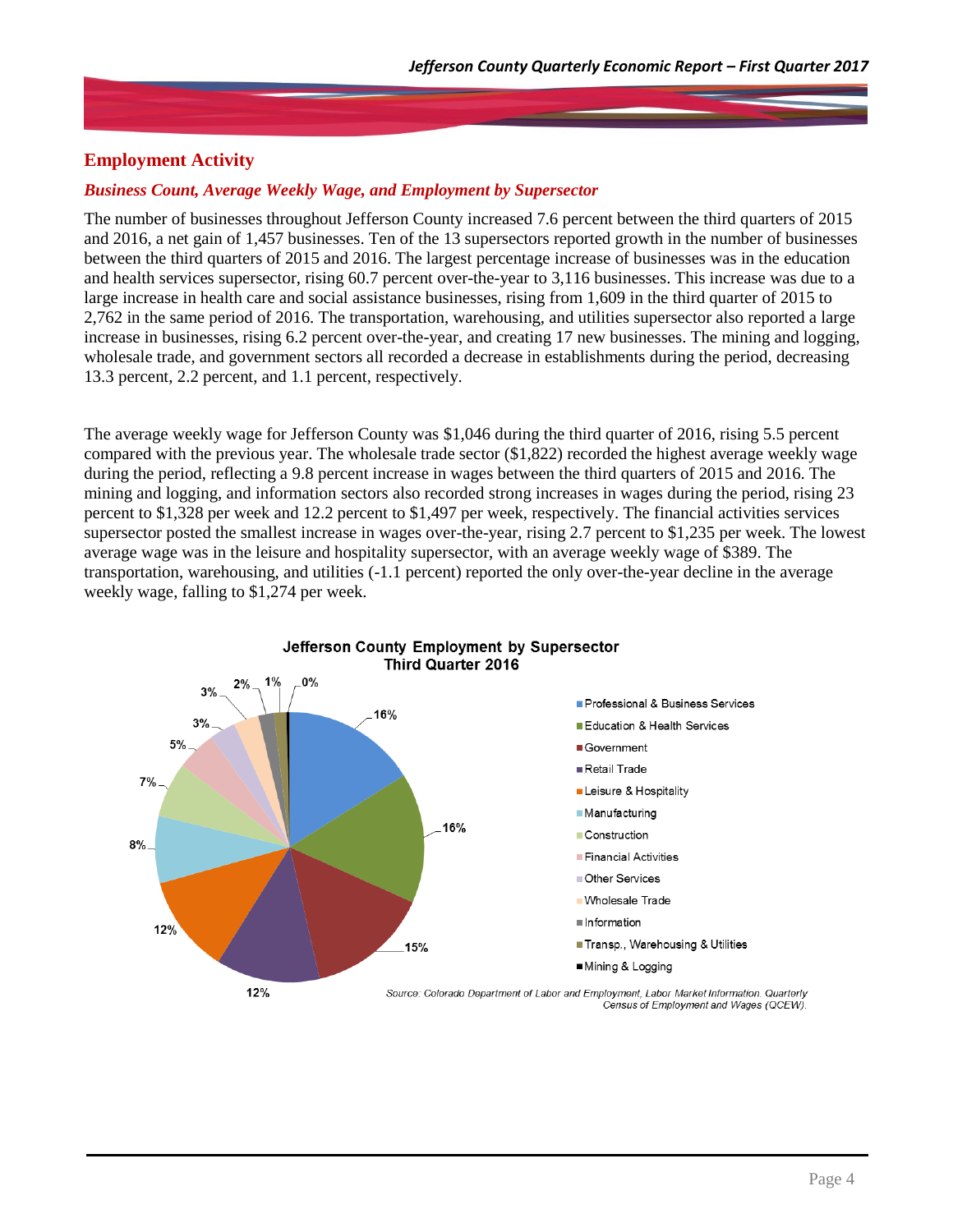Jefferson County employment increased 1.9 percent in the third quarter of 2016 compared with the prior year, representing an additional 4,410 jobs. The sector that reported the largest percentage increase was manufacturing, which rose 4.7 percent or about 850 jobs between the third quarters of 2015 and 2016. Professional and business services, the largest supersector by employment, reported a 2.1 percent increase over-the-year, representing about 790 new jobs. The education and health services supersector reported the largest absolute increase in employment during the period, generating over 1,150 jobs. The mining and logging, wholesale trade, and transportation, warehousing, and utilities sectors reported decreases in employment during the period, falling 9.7 percent, 4.2 percent, and 0.2 percent respectively.

The Metro Denver area recorded stronger employment growth than Jefferson County, with total employment rising 2.6 percent between the third quarters of 2015 and 2016. The construction sector reported the largest percentage increase in employment during the period, rising 6.4 percent or 5,650 jobs. The education and health services supersector (+3.8 percent) created the most jobs during the period, creating 7,410 positions. The other services supersector also recorded strong employment growth, rising 5.3 percent during the period. The mining and logging sector recorded the only decline in employment over-the-year, decreasing 13.4 percent over-the-year or 1,930 jobs.

# *Labor Force and Unemployment*

Unemployment in Jefferson County decreased by 0.5 percentage points between the fourth quarters of 2015 and 2016, falling from 3 percent to 2.5 percent. The area's labor force increased at a rate of 2 percent during the same period, with 6,183 additional individuals working or looking for a job. Of the seven Metro Denver counties, Jefferson County tied for the third lowest unemployment rate. The Jefferson County fourth quarter 2016 unemployment rate was the lowest fourth quarter unemployment rate since 2000 when the rate was 2.2 percent. Metro Denver unemployment declined over-the-year, falling 0.5 percentage points to 2.6 percent in the fourth quarter, and the labor force increased at a rate of 2 percent over-theyear. The Metro Denver unemployment rate also was the lowest fourth quarter rate since 2000 when the rate was 2.4 percent.

Colorado reported a 2.1 percent increase in the labor force between the four quarters of 2015 and 2016 and the unemployment rate

|                  |           | <b>Labor Force</b> | <b>Unemployment Rate</b> |         |         |
|------------------|-----------|--------------------|--------------------------|---------|---------|
|                  | 4Q 2015   | 4Q 2016            | $Yr/Yr$ %<br>Change      | 4Q 2015 | 4Q 2016 |
| Jefferson County | 311.344   | 317,527            | 2.0%                     | 3.0%    | 2.5%    |
| Metro Denver     | 1,664,985 | 1,698,307          | 2.0%                     | 3.1%    | 2.6%    |
| Colorado         | 2,842,708 | 2,902,161          | 2.1%                     | 3.4%    | 2.7%    |
| U.S. (000s)      | 157.299   | 159.401            | 1.3%                     | 4.8%    | 4.5%    |
|                  |           |                    |                          |         |         |



 *Sources: Colorado Department of Labor and Employment, Labor Market Information; U.S. Bureau of Labor Statistics.*

declined 0.7 percentage points to 2.7 percent. The United States recorded a 0.3 percentage point decline in the unemployment rate over-the-year, with 1.3 percent growth in the labor force.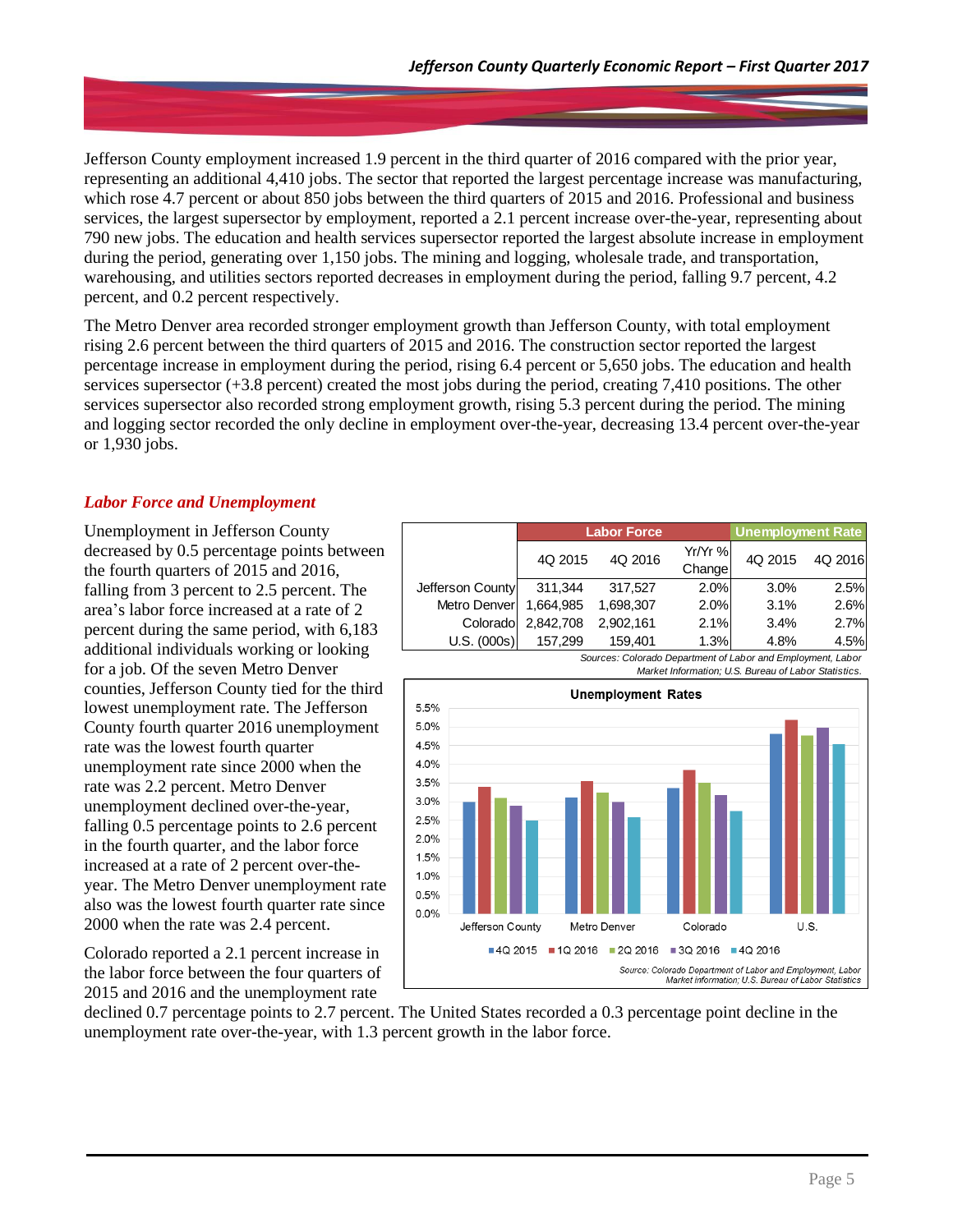# **Consumer Activity**

#### *Consumer Confidence*

The Consumer Confidence Index for the U.S. increased between the third and fourth quarters of 2016, reporting a level of 107.8 from the revised third quarter level of 100.7, a 7.1 percent increase over-the-quarter. The U.S. Index also increased over-the-year, increasing 12.3 percent between the fourth quarters of 2015 and 2016. The fourth quarter of 2016 reported the highest confidence value since the first quarter of 2007 of 109.9.

Colorado is included in the Mountain Region Index and the area reported an increase in consumer confidence between the fourth



quarters of 2015 and 2016. The index rose to 112.5 in the fourth quarter from the fourth quarter of 2015 level of 104.3, an increase of 7.8 percent over-the-year. The Mountain Region Index also reported an over-thequarter increase of 8.7 percent.

#### *Lodging*

According to the *Rocky Mountain Lodging Report*, the West Denver market recorded an annual occupancy rate of 74.3 percent in 2016. This rate was 2.1 percentage points lower than the prior year's occupancy rate. The average room rate for the West Denver market was \$114.43 per night for 2016, a 3.8 percent increase from the previous year (\$110.22 per night). The annual average occupancy rate in Metro Denver decreased to 75 percent in 2016, down from 75.9 percent in 2015, and the average room rate rose 5.1 percent to \$140.46 per night.



# **Residential Real Estate**

- Plans are underway for the **350-acre Red Rocks Ranch residential development** at the northeast corner of C-470 and Morrison Road. The residential development applied for annexation with the city of Lakewood and the town of Morrison, and the new Rooney Valley master plan is nearing completion. The rezoning application will be voted on in early 2017.
- **Hartman Ely Investments will redevelop Wheat Ridge's historic Fruitdale School building** into 16 multi-family units. The Fruitdale Lofts will serve as the cornerstone project for the Fruitdale Development District and will be completed by the end of 2017.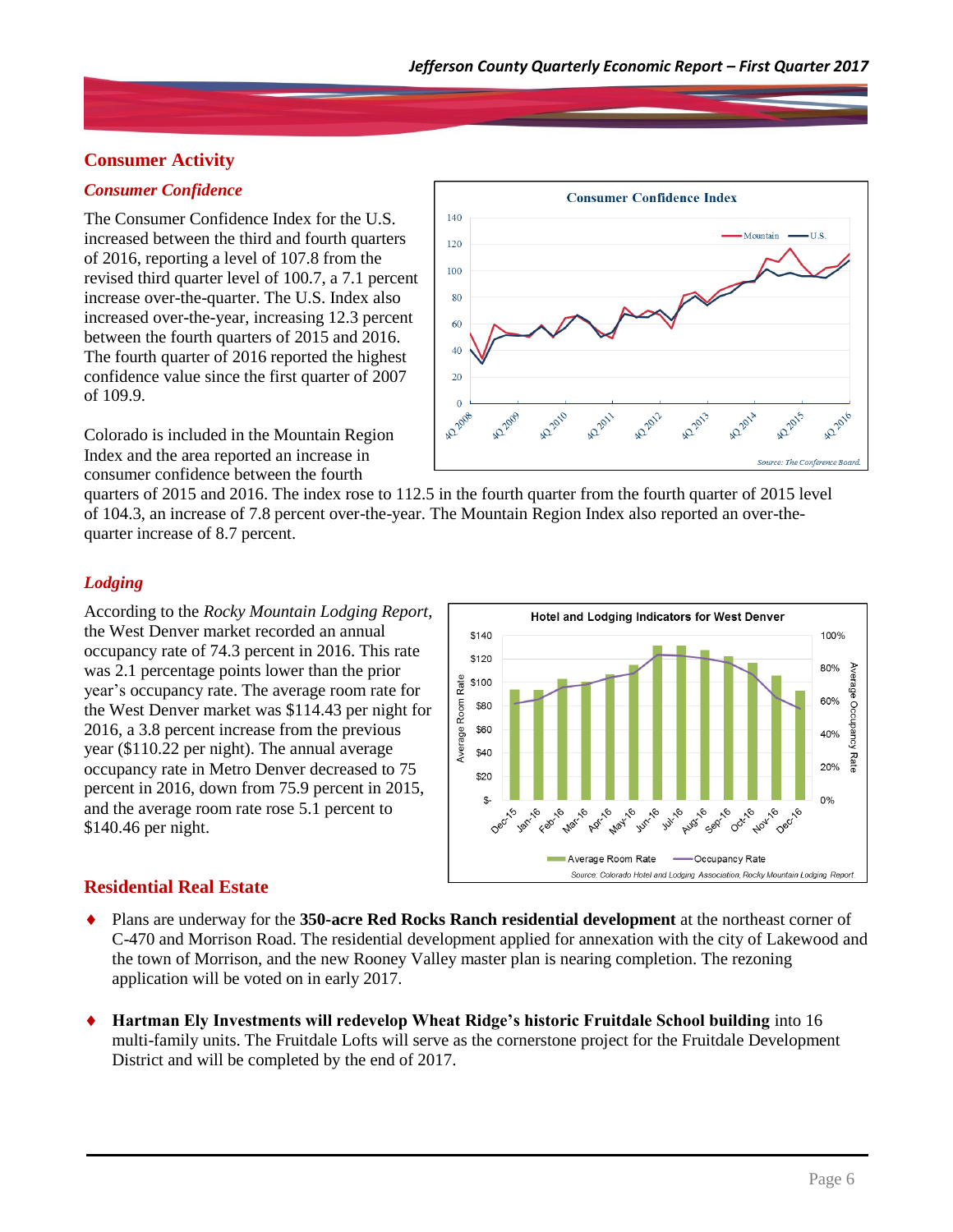San Francisco Bay Area-based national real estate firm Legacy Partners, in a joint venture with Diamond Realty Investments and the real estate investment arm of Mitsubishi Corp., will **begin construction on a new 300-unit multifamily development located along Westminster Blvd. in Westminster**. The Legacy on the Promenade development will consist of 276 apartments and 24 townhomes. Of the townhomes, 12 will be live/work spaces ideal for small business owners.

#### **Metro West Housing Solutions projects:**

- o **Lamar Station Crossing**-*Phase II*: This phase will complete the campus of the extremely successful TOD community that opened in 2014. It will add 65 units of low and moderate income housing for families for a total of 175 units on the campus. MWHS applied for funding in June, but was not awarded the funding. MWHS will apply again in 2017 and if awarded construction would begin in 2018 and the development would open in 2019.
- o **5800 W. Alameda**: Will be 152 units of affordable family housing, both in the existing 7-story office tower and a newly constructed building. The \$35 million project will improve that part of the Alameda corridor through additional residential product and improving a blighted, vacant building. The New America School will remain in the attached retail space. The new property will add a more urban feel and will offer a significantly improved view than the current acres of asphalt parking. MWHS is in the planning and permitting process with the City of Lakewood with plans to start construction in early 2017, with plans to open mid-year 2018.

# *Home Sales*

Jefferson County reported mixed trends in both the single-family detached and single-family attached existing home markets. The number of single-family detached homes sold increased between the fourth quarters of 2015 and 2016, rising 14.7 percent to 2,218 homes sold. Prices of single-family detached homes continued to appreciate, leading to a 7.9 percent increase in the average sales price to \$419,445 during the period. Of the seven counties in Metro Denver, Jefferson County recorded the fourth highest average sales price and was first for the number of homes sold. The City and County of Denver recorded the largest increase in average sales price overthe-period, recording an 11.6 percent increase. Boulder County recorded the highest average sales price (\$572,840), increasing 8.4 percent over-the-year.

Sales of single-family attached homes in Jefferson County decreased 0.9 percent between the fourth quarters of 2015 and 2016, to 696 homes sold, or 6 fewer homes sold. The average sales price of a single-family attached home rose, recording a 14 percent increase to \$241,646 during the same period. Compared with the other six counties in Metro Denver, Jefferson County recorded the third-highest number of homes sold and reported the fifth-highest average sales price in the single-family attached market. Arapahoe County posted the most singlefamily attached home sales (1,120 sales) and Boulder County reported the highest average sales price (\$396,778) during the fourth quarter. Changes in the average sales price for single-family attached homes ranged from a decline of 0.1 percent in Douglas County to an increase of 32.6 percent in Boulder County.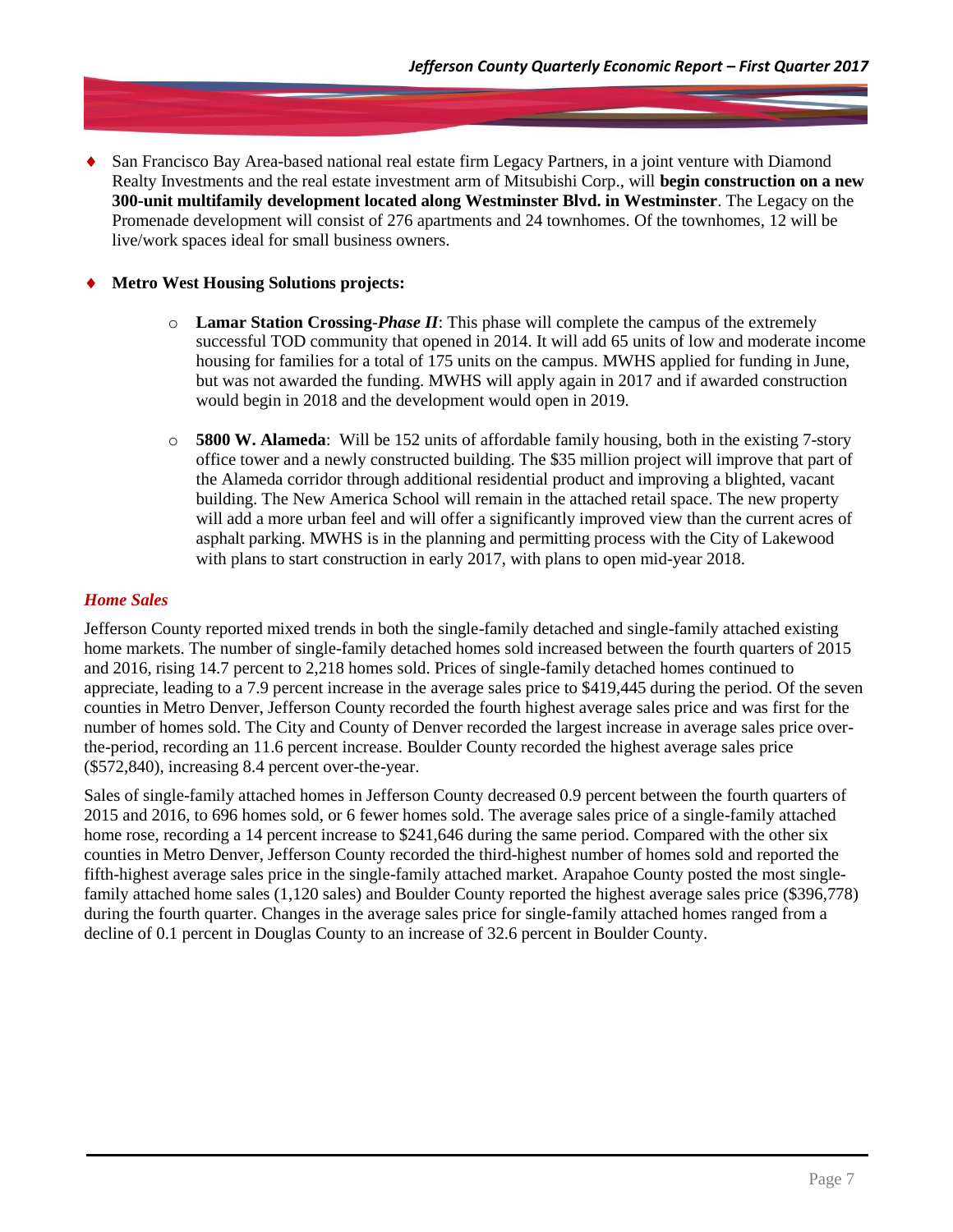| <b>Existing Home Sales</b> |                                    |                               |     |                                    |       |           |                  |                               |  |  |
|----------------------------|------------------------------------|-------------------------------|-----|------------------------------------|-------|-----------|------------------|-------------------------------|--|--|
|                            | <b>Metro Denver County Markets</b> |                               |     |                                    |       |           |                  |                               |  |  |
|                            | Adams                              |                               |     | Arapahoe Boulder Broomfield Denver |       | Douglas   | <b>Jefferson</b> | <b>Denver</b><br><b>Total</b> |  |  |
| <b>Home Sales</b>          |                                    |                               |     |                                    |       |           |                  |                               |  |  |
| Single-Family Detached     |                                    |                               |     |                                    |       |           |                  |                               |  |  |
| 4Q 2016                    | 1,759                              | 2,091                         | 928 | 232                                | 2,200 | 1,506     | 2,218            | 10,934                        |  |  |
| 4Q 2015                    | 1,753                              | 2,100                         | 968 | 237                                | 2,043 | 1,500     | 1,934            | 10,535                        |  |  |
| Single-Family Attached     |                                    |                               |     |                                    |       |           |                  |                               |  |  |
| 4Q 2016                    | 459                                | 1,120                         | 254 | 28                                 | 968   | 296       | 696              | 3,821                         |  |  |
| 4Q 2015                    | 457                                | 1,169                         | 199 | 24                                 | 950   | 337       | 702              | 3,838                         |  |  |
|                            |                                    |                               |     |                                    |       |           |                  |                               |  |  |
| <b>Average Sold Price</b>  |                                    |                               |     |                                    |       |           |                  |                               |  |  |
| Single-Family Detached     |                                    |                               |     |                                    |       |           |                  |                               |  |  |
| 4Q 2016                    |                                    | \$316,509 \$382,127 \$572,840 |     | \$412,162 \$469,324                |       | \$485,629 | \$419,445        | \$427,765                     |  |  |
| 4Q 2015                    |                                    | \$289,961 \$365,778 \$528,538 |     | \$391,399 \$420,614                |       | \$448,424 | \$388,657        | \$395,295                     |  |  |
| Single-Family Attached     |                                    |                               |     |                                    |       |           |                  |                               |  |  |
| 4Q 2016                    |                                    | \$215,804 \$226,415 \$396,778 |     | \$295,100 \$305,637                |       | \$289,885 | \$241,646        | \$264,729                     |  |  |
| 4Q 2015                    |                                    | \$184.515 \$195.727 \$299.284 |     | \$262.121 \$284.641                |       | \$290.307 | \$211.992        | \$233,465                     |  |  |

*Source: ColoradoComps.*

#### *Apartment Market*

Jefferson County had the lowest apartment vacancy rate of the six Metro Denver county market groups for the fourth quarter of 2016. The Jefferson County vacancy rate fell 0.9 percentage point between the fourth quarters of 2015 and 2016 to 4.4 percent vacancy. The vacancy rate fell 0.3 percentage points over-the-quarter. The Jefferson County fourth quarter vacancy rate was 1.8 percentage points below the Metro Denver average (6.2 percent). The average rental rate in the county for all apartment types (\$1,308 per month) rose 2.7 percent between the third and fourth quarters of 2016, recording the largest over-the-quarter increase in the average lease rate of the six county market groups. The county reported a 3.3 percent increase over-the-year in the average rental rate, rising from \$1,266 per month in the fourth quarter of 2015.

| <b>Fourth Quarter 2016</b> |      |                   |         |         |         |                 |                 |         |  |
|----------------------------|------|-------------------|---------|---------|---------|-----------------|-----------------|---------|--|
|                            |      | Vacancy Efficency | 1 Bed   | 2 Bed   | 2 Bed   | 3 Bed           | <b>Other</b>    | All     |  |
| <b>County</b>              | Rate |                   |         | 1 Bath  | 2 Bath  |                 |                 |         |  |
| Adams                      | 6.1% | \$940             | \$1.094 | \$1,207 | \$1,443 |                 | \$1,749 \$1,413 | \$1.251 |  |
| Arapahoe                   | 6.6% | \$1.027           | \$1.137 | \$1,236 |         | \$1,466 \$1,872 | \$1,624         | \$1,290 |  |
| Boulder/Broomfield         | 5.5% | \$1.332           | \$1.334 | \$1,399 | \$1,726 | \$2,067         | \$1.464         | \$1.499 |  |
| Denver                     | 7.2% | \$1.140           | \$1.250 | \$1,287 | \$1,733 | \$1,803         | \$1,354         | \$1,376 |  |
| Douglas                    | 5.8% | \$1.126           | \$1.316 | \$1,481 | \$1,624 | \$1,986         | \$2,184         | \$1.495 |  |
| Jefferson                  | 4.4% | \$1,003           | \$1.166 | \$1,237 | \$1.483 | \$1,747         | \$1,306         | \$1,308 |  |
| <b>Metro Average</b>       | 6.2% | \$1.117           | \$1,202 | \$1,272 | \$1.569 | \$1.845         | \$1,404         | \$1.347 |  |

#### **Metro Denver Average Apartment Rents and Vacancy**

*Source: Denver Metro Apartment Vacancy and Rent Survey.*

The Metro Denver apartment rental market tightened between the fourth quarters of 2015 and 2016, with the vacancy rate falling 0.6 percentage points to 6.2 percent. Four of the six county market groups in Metro Denver reported over-the-year decreases in the vacancy rate and all six reported increases in the average rental rate. Douglas County and the Boulder/Broomfield market recorded the largest over-the-year decreases in the vacancy rate, falling 3.5 percentage points and 2.1 percentage points, respectively. The Metro Denver average rental rate of \$1,347 per month for all apartment types increased 4.3 percent over-the-year. The largest over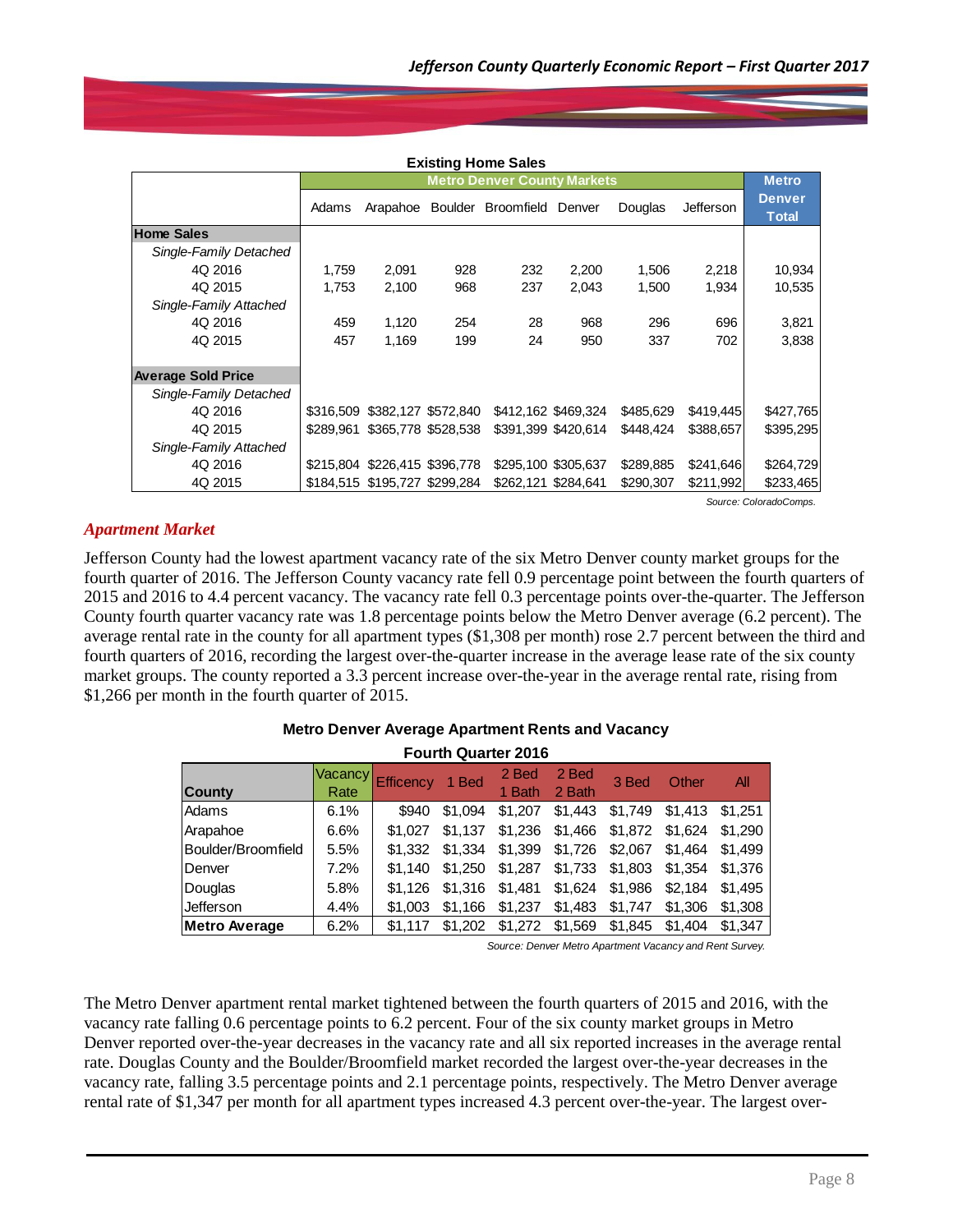the-year increase in the average rental rate was in Arapahoe County (+5 percent). The Boulder/Broomfield market reported the smallest over-the-year increase in the average rental rate, rising 0.4 percent.

#### *Foreclosures*

Foreclosure fillings in Jefferson County decreased between the fourth quarters of 2015 and 2016. Foreclosure filings in the county fell 12.9 percent compared with the previous year to 128 total filings. Jefferson County recorded the third largest over-the-year decrease in foreclosures of the seven Metro Denver counties. However, foreclosure filings increased between the third and fourth quarters of 2016, rising 4.1 percent.

Metro Denver recorded a 3.5 percent decrease over-the-year but a 9.2 percent increase over-thequarter, reporting 780 total foreclosure filings during the fourth quarter of 2016.



# *Residential Construction*

Residential building permits in Jefferson County increased 19.7 percent between the fourth quarters of 2015 and 2016. Single-family detached permits accounted for 71.5 percent of the total permits issued during the fourth quarter of 2016 with 291 units. There was a 13.1 percent decrease over-the-year in single-family detached permits issued throughout Jefferson County, representing 44 fewer permits issued during the period. There were three single-family attached permits issued during the fourth quarter of 2016, two fewer permits than the same quarter the previous year. Multi-family building permits increased during the period, rising from zero permits during the fourth quarter of 2015 to 113 permits during the fourth quarter of 2016.

|                            | Single-Family<br><b>Detached</b> |         | Single-Family<br>Attached |         | Multi-Family |            | <b>Total Units</b> |         |  |  |
|----------------------------|----------------------------------|---------|---------------------------|---------|--------------|------------|--------------------|---------|--|--|
|                            | 4Q 2015                          | 4Q 2016 | 4Q 2015                   | 4Q 2016 | 4Q 2015      | 4Q 2016    | 4Q 2015            | 4Q 2016 |  |  |
| Unincorp. Jefferson County | 73                               | 81      | 2                         | 3       |              | <b>113</b> | 75                 | 197     |  |  |
| Arvada                     | 150                              | 153     |                           |         |              |            | 150                | 153     |  |  |
| Edgewater                  | 2                                |         |                           |         |              |            |                    |         |  |  |
| Golden                     |                                  |         |                           |         |              |            |                    |         |  |  |
| Lakewood                   | 56                               | 32      |                           |         |              |            | 56                 | 32      |  |  |
| Westminster*               | 42                               | 23      |                           |         |              |            | 42                 | 23      |  |  |
| <b>Wheat Ridge</b>         | 11                               |         | 3                         |         |              |            | 14                 |         |  |  |
| <b>Total Units</b>         | 335                              | 291     | 5                         | 3       |              | 113        | 340                | 407     |  |  |

#### **Jefferson County Residential Building Permits**

*\*Westminster included in Adams and Jefferson Counties. Total may reflect construction not in Jefferson County. Source: U.S. Census Bureau.*

The Jefferson County cities reported similar trends across the three building permit categories between the fourth quarters of 2015 and 2016. Multi-family permits were only issued in Unincorporated Jefferson County, recording 113 during the fourth quarter of 2016. Likewise, the only single-family attached permits also were issued in Unincorporated Jefferson County. Arvada reported the largest number of single-family detached permits within the county, reporting 153 permits for the quarter, a 2 percent increase compared with the previous year's level.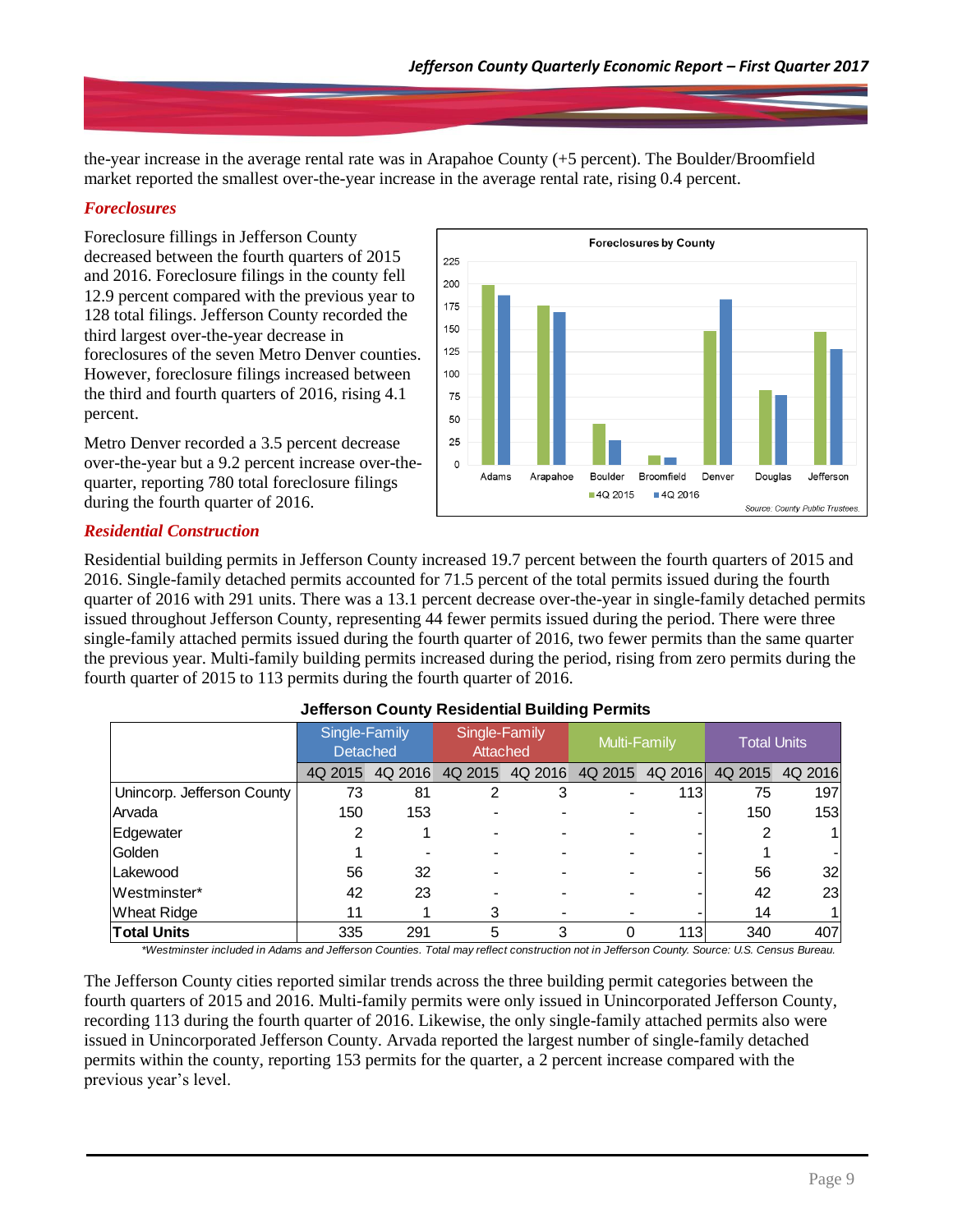# **Commercial Real Estate**

- The Thrash Group plans to build a 123-room **boutique hotel** in Golden, which will anchor the 22-acre Gateway Village development. The **Origin Red Rocks** will target Red Rocks concert-goers and will include a 3,000-square-foot event space, shuttle service to Red Rocks, a restaurant, and a bar. The hotel is slated for completion in the spring of 2018.
- Construction began for **Hyatt Place Hotel,** located in Westminster's **Church Ranch Corporate Center.** The new 137-room six-story hotel will open spring of 2018.

*Note: lease rates for industrial, flex, and retail property are triple-net; office rates are full-service.*

#### *Office Market*

Vacancy rates for the Jefferson County office market improved for all three classes of office space between the fourth quarters of 2015 and 2016. About 230,550 square feet of Class A and B office space was added to the market over-the-year, representing 14.8 percent of all Class A and B space added in Metro Denver. Class C space reported the largest decline in the vacancy rate, falling 3.1 percentage points to 5.7 percent. Class A vacancy declined 0.8 percentage points over-the-year, falling to 7.3 percent. The vacancy rate for Class B space fell 2.1 percentage points to 13.8 percent.

The average lease rates for office space in Jefferson County rose across two of the three classes of office buildings through the fourth quarter of the year. Class A space reported the only decrease in the average lease rate, falling 0.2 percent to \$25.60 per square foot. The average lease rate for Class B space increased 3.6 percent to \$19.09 per square foot. The average lease rate for Class C space rose 2.8 percent to \$15.68 per square foot.

The Metro Denver office market continued to tighten across two of the three classes of office space between the fourth quarters of 2015 and 2016. Nearly 1.4 million square feet of Class A and Class B office space was added to the market over-the-year. Class C and Class B space reported similar declines in the vacancy rate, falling 0.6 percentage points over-the-year to 4.2 percent and 10 percent, respectively. Class A recorded the only increase in the vacancy rate, rising 0.4 percentage points. The average lease rate in the office market improved over-the-year. Class C space reported the largest increase in the average lease rate, rising 7.6 percent to \$18.59 per square foot. Class A and Class B office lease rates also reported increases, rising 1 percent and 5 percent, respectively.

#### *Industrial Market*

Industrial vacancy in Jefferson County rose during the fourth quarter of 2016. The industrial warehouse market reported a 2 percentage point increase in the vacancy rate between the fourth quarters of 2015 and 2016, rising from 1.5 percent to 3.5 percent. The vacancy rate is among the highest warehouse vacancy rates since the third quarter of 2013. The average lease rate in the industrial warehouse market increased 4.9 percent over-the-year to \$8.31 per square foot. The vacancy rate in the flex/R&D market rose 2.8 percentage points over-the-year to 4.3 percent vacancy. The average lease rate rose 1 percent during the same period, increasing to \$10.24 per square foot. Between the fourth quarters of 2015 and 2016, the industrial warehouse market added 30,415 square feet of space, representing 1.5 percent of space added in Metro Denver.

The industrial market in Metro Denver loosened between the fourth quarters of 2015 and 2016. The industrial warehouse market reported a 0.7 percentage point increase in the vacancy rate, rising from 3.2 percent to 3.9 percent. The average lease rate rose 4.5 percent to \$7.37 per square foot. The flex/R&D market in Metro Denver reported a 3.7 percentage point increase in the vacancy rate over-the-year, rising to 11.2 percent from 7.5 percent. The average lease rate rose 7.6 percent during the period to \$11.96 per square foot.